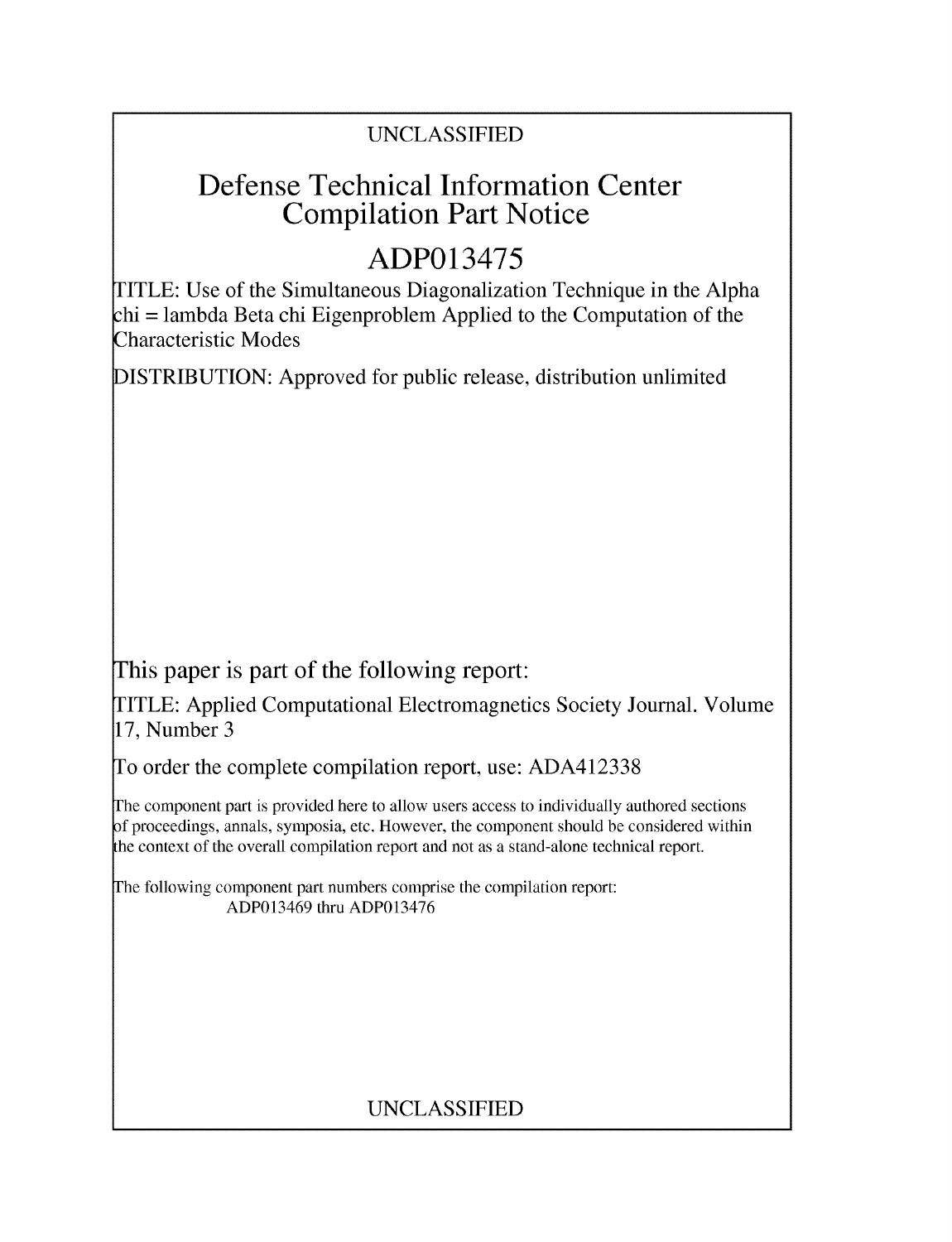## Use of the Simultaneous Diagonalization Technique in the  $A\bar{x} = \lambda B\bar{x}$  Eigenproblem Applied to the Computation of the Characteristic Modes

G. ANGIULLI<sup>†</sup> AND F. VENNERI<sup>‡</sup>

fDip. di Informatica, Matematica Elettronica e Trasporti Universith Mediterranea 89100 Reggio Calabria, Italy.

<sup>‡</sup>Dip. di Elettronica, Informatica e Sistemistica Universith della Calabria 87036 Rende (Cs), Italy.

Abstract- Characteristic modes developed by from the discretization of the field equations. If Garbacz, Harrington and Mautz have long been these matrices are not singular, then (1) can be used in the analysis of radiation and scattering reduced to the solution of the standard eigenfrom conducting bodies and apertures. For their problem: computation, it is necessary to solve an eigensystem of the form  $\mathbf{A}\bar{x} = \lambda \mathbf{B}\bar{x}$ . If the matrices  $\mathbf{H}\bar{x} = \lambda \bar{x}$  with  $\mathbf{H} = \mathbf{B}^{-1}\mathbf{A}$  (2)  $(A, B)$  are Hermitian and  $B$  is positive definite, the generalized eigenvalue problem can be accu-<br>the generalized eigenvalue problem can be accu-<br>positive definite, the problem  $(1)$  can be solved<br>positive definite, the problem  $(1)$  can be solved rately solved using the simultaneous diagonal-<br>ization technique (SDT). Because of numerical with a higher degree of accuracy applying the siization technique (SDT). Because of numerical approximations and rounding sometimes it may *multaneons diagonalizatior technique* **(SDT)** to happen that the matrices properties deteriorate the matrices  $(A, B)$  than the direct calculation and the SDT procedure becomes inapplicable. of the inverse matrix  $B^{-1}$  [2]. Although the In this work a new technique, developed recently underlined properties are sometimes held of the by Higham and Cheng is proposed as a method matrices issued in electromagnetic problems, un-<br>to solve these deteriorate cases. It is applied to fortunately the discretization performed by nuto solve these deteriorate cases. It is applied to the computation of the characteristic modes for merical algorithms on the electromagnetic field some scattering problems. Results are analyzed equations often causes the loss of these properand discussed. ties. As a consequence, the SDT becomes in-

$$
\mathbf{A}\bar{x} = \lambda \mathbf{B}\bar{x} \tag{1}
$$

magnetics [1]. The solution of (1) depends on nized as follows: section II presents the basics on properties of the matrices A and B resulting the theory of characteristic modes for conduct-

$$
\mathbf{H}\bar{x} = \lambda \bar{x} \quad with \quad \mathbf{H} = \mathbf{B}^{-1}\mathbf{A} \tag{2}
$$

applicable. Recently, Higham and Cheng have faced the above problem from a theoretical point of view and they have proposed a technique that **1. Introduction** allows to use the SDT even in presence of discretization errors. This method is based on the The generalized eigenvalue problem: concept of nearest definite pair [3]. In this work, we have applied Higham-Cheng results to evaluation of the characteristic modes for the scatteris often encountered in computational electro- ing from conducting bodies. The paper is orga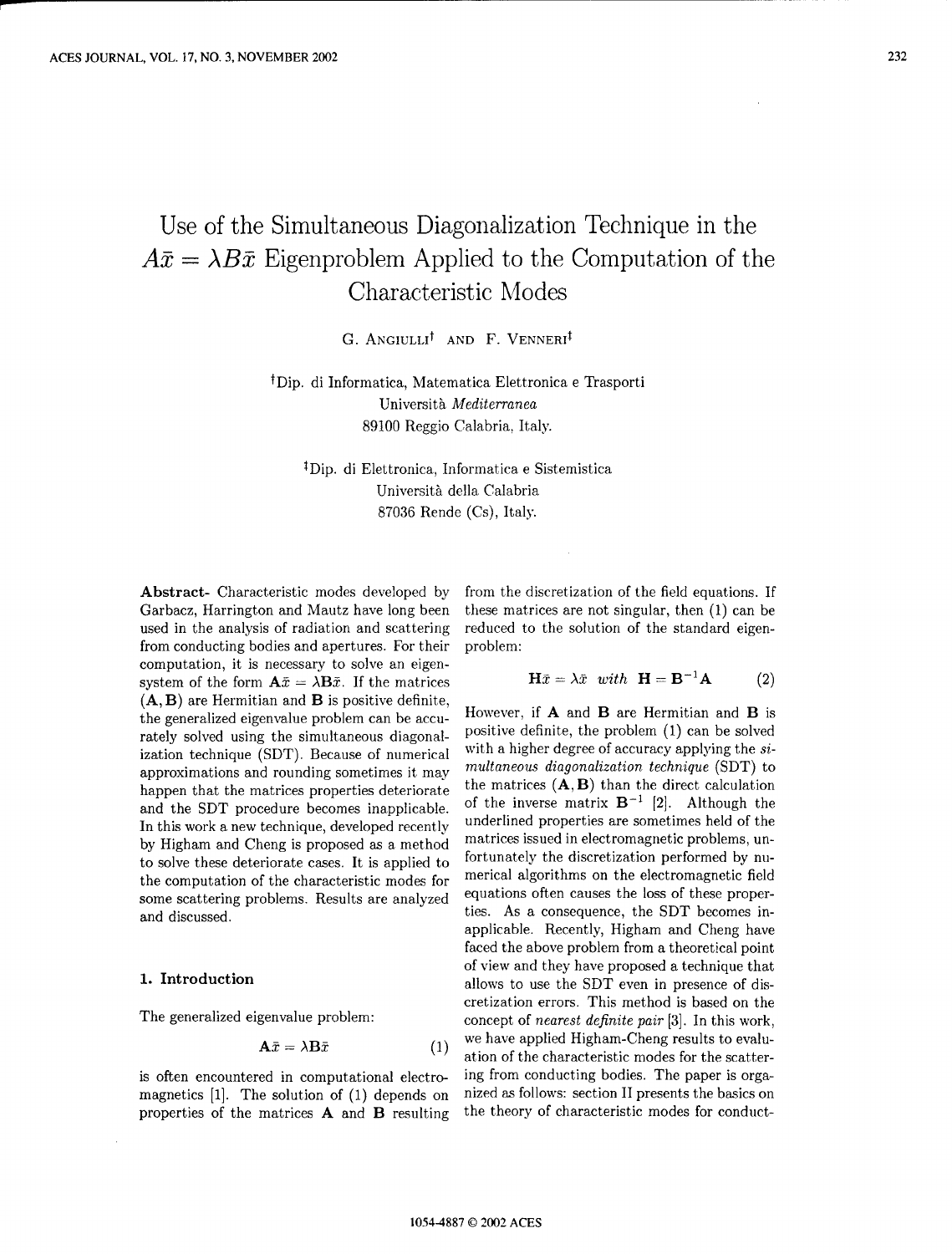extension. In section V we show the numerical eigenproblem (4) to a real operatorial eigenprobresults. Finally, in section VI, the conclusions. lem:

used in the analysis of radiation and scatter- th modal current density on the metallic body ing from conducting bodies and apertures  $[4]$ - is expanded in a set of  $N$  suitable subsectional [13]. They are numerical entire basis functions basis functions  $\bar{B}_n$ : that in principle can be computed for any object shape. Since these eigenfunctions include  $\frac{1}{2}$  the behavior of unknown current density flowing on the metallic bodies and apertures, only n=1 a small number of them are required for a good where the  $I_n$  are unknown complex constants. reconstruction of it. So, if available, character- Substitution of (9) into (8) and application of istic modes would lead to a scattering or radia- the Galerkin method leads to a matrix equation tion problem treatable with a classical Method of the form: of Moment even in presence of a large number of objects [10]-[13]. In the case of scattering or radiation from conducting bodies, these modes are where  $\bar{I}_k$  is the column vector of the unknown<br>bosically solutions of a generalized eigenvecklom coefficients  $I_n$ . Equation (10) is a generalized basically solutions of a generalized eigenproblem involving the impedance operator  $Z$ , which re-<br>involving the impedance operator  $Z$ , which re-<br>lates the surface current  $\overline{I}$  on a conduction body. Values  $\lambda_k$  and the eigenvectors  $\overline{I}_k$  approximate lates the surface current  $\bar{J}$  on a conducting body values  $\lambda_k$  and the eigenvectors  $I_k$  approximate<br>to the tangential component of the insident close.

$$
\mathcal{Z}\bar{J} = \bar{E}_{Tan}^{Inc} \tag{3}
$$

form  $(3)$  is to obtain a modal solution in terms But because of numerical approximation, the R of eigenfunctions of  $Z$ . For this purpose, we matrix often becomes indefinite and the SDT alconsider the operational eigenproblem: gorithm becomes inapplicable. In the following,

$$
\mathcal{Z}\bar{J}_k = \nu_k \mathcal{M}\bar{J}_k \tag{4}
$$

 $\nu_k = 1 + j\lambda_k$ . The operator Z can be uniquely inversion technique. represented in the form:

$$
\mathcal{Z} = \mathcal{R} + j\mathcal{X} \tag{5}
$$

$$
\mathcal{R} = \frac{\mathcal{Z} + \mathcal{Z}^*}{2} \tag{6}
$$

$$
\mathcal{X} = \frac{\mathcal{Z} - \mathcal{Z}^*}{2j} \tag{7}
$$

ing bodies. Section III and IV illustrate the SDT Note that  $R$  and  $\mathcal X$  are real selfadjoint operators procedure for the resolution of the positive defi- and furthermore  $R$  is positive definite [5]. The nite Hermitian generalized eigenproblem and its choice  $\mathcal{M} = \mathcal{R}$  reduces the complex operatorial

$$
\mathcal{X}\bar{J}_k = \lambda_k \mathcal{R}\bar{J}_k \tag{8}
$$

The eigenfunctions  $\bar{J}_k$  have been named *char-*2. Theory of Characteristic Modes for *acteristic* modes [5]. They can be numerically Conducting Bodies evaluated through the reduction of the operator equation (8) to a matrix equation using the The characteristic modes have been intensively Method of Moment [5],[10]. For this aim the **k-**

$$
\bar{J}_k = \sum_{n=1}^N I_n \bar{B}_n \tag{9}
$$

$$
\mathbf{X}\bar{I}_k = \lambda_k \mathbf{R}\bar{I}_k \tag{10}
$$

to the tangential component of the incident elec-<br>tric field  $\vec{E}_{Tan}^{Inc}$  on it, i.e. [5]:<br>tric field  $\vec{E}_{Tan}^{Inc}$  on it, i.e. [5]: that the matrices  $X$  and  $R$  are expected Hermitian and furthermore  **is expected positive definite. Consequently, in principle it is possible** One method to solve a functional equation of the to use the SDT for solving the eigensystem (1). it will be shown that the use of the nearest definite pair technique permits to employ the SDT giving a significant improvement in the evaluain which  $M$  is a suitable weight operator and tion of the characteristic modes over the direct

### **3. Resolution of the Positive Definite** Generalized Eigenproblem with the where the operators  $R$  and  $\chi$  are defined as: Simultaneous Diagonalization Technique

The generalized eigenproblem where the matri-2 ces A and B are Hermitian and in which one is positive definite plays an important role in matrix theory. If we assume, without loss of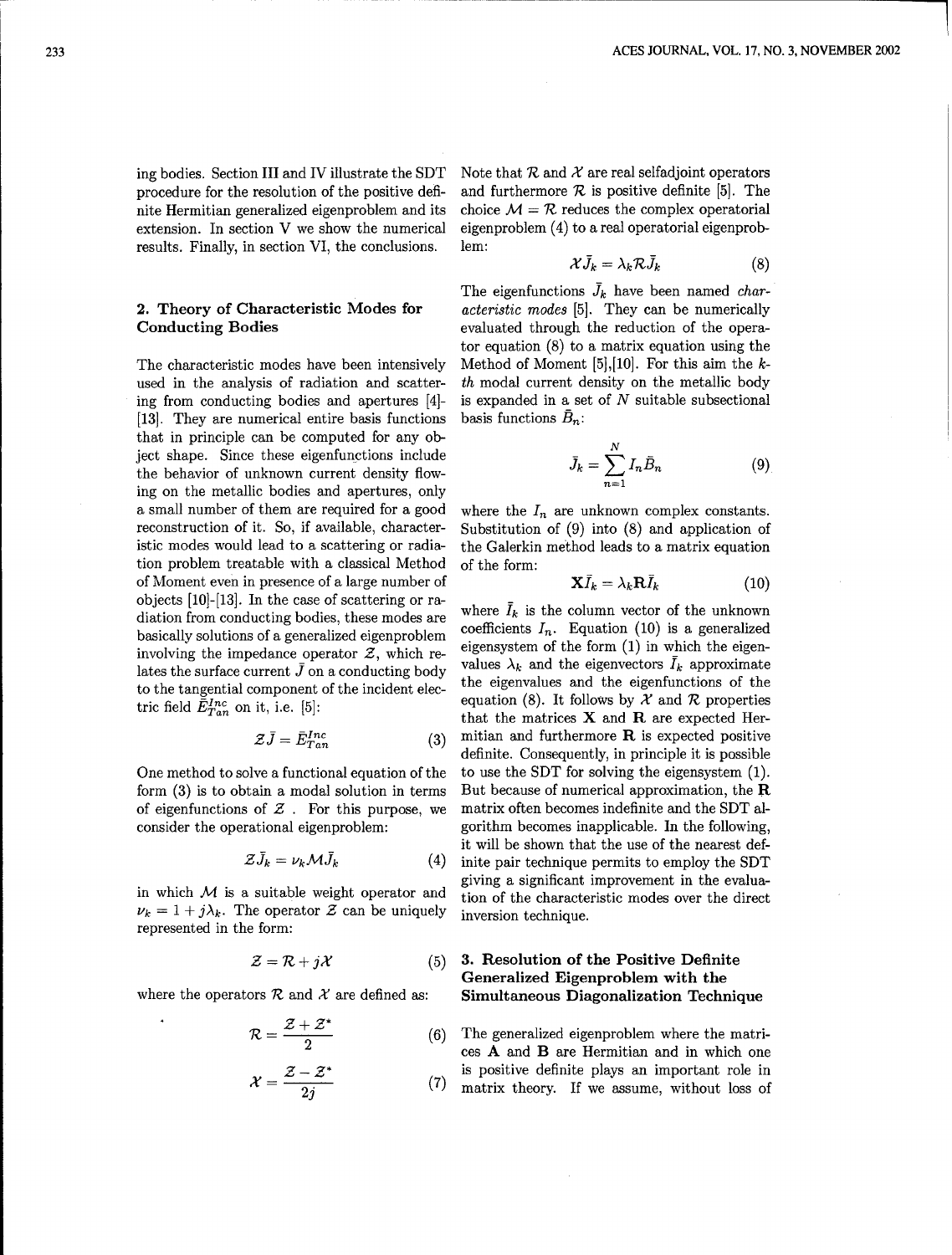generality, that **B** is positive definite, the prob- definite, but sometimes it can be extended to the lem  $(1)$  can be accurately solved by means of Hermitian pairs in which the **B** matrix is indeflem  $(1)$  can be accurately solved by means of a method named simultaneous *diagonalization* inite. For this aim, the concept of definiteness *technique* [2] as follows: Let  $U_1$  be an unitary has been restated referring directly to the ma-<br>matrix whose columns are an orthonormal set trix pair (**A, B**) rather than to a single matrix matrix whose columns are an orthonormal set of eigenvectors for **B**. Premultiplying and post- **B**. More in details, pair  $(A, B)$  having Crawford multiplying (1) by  $U_1^*$  and  $U_1$ , where the star number  $\gamma$  [15], denoted as: denotes the complex conjugate transpose operation, and taking into account that:

$$
U_1^*U_1 = U_1U_1^* = diag(1)
$$
 (11) (11)

$$
\dot{\mathbf{A}}\bar{y} = \lambda \dot{\mathbf{B}}\bar{y} \tag{12}
$$

$$
\mathbf{A} = \mathbf{U}_{1}^{*} \mathbf{A} \mathbf{U}_{1}
$$
  
\n
$$
\bar{y} = \mathbf{U}_{1}^{*} \bar{x}
$$
  
\n
$$
\dot{\mathbf{B}} = \mathbf{U}_{1}^{*} \mathbf{B} \mathbf{U}_{1} = diag(\mu)
$$
\n(13)

and in which  $diag(\mu)$  is the diagonal matrix formed by eigenvalues of the **B** matrix. Next, we intro-<br>duce the nonsingular transformation **H**:<br>not lie in  $F(A + jB)$ , otherwise it will be *indef-*

$$
\mathbf{H} = diag(\mu^{-\frac{1}{2}}) \tag{14}
$$

$$
\tilde{\mathbf{A}}\bar{z} = \lambda \tilde{\mathbf{B}}\bar{z} \tag{15}
$$

$$
\ddot{\mathbf{A}} = \mathbf{H}^* \dot{\mathbf{A}} \mathbf{H}
$$
  
\n
$$
\bar{z} = \mathbf{H}^{-1} \bar{y}
$$
 (16)  
\n
$$
\ddot{\mathbf{B}} = \mathbf{H}^* \dot{\mathbf{B}} \mathbf{H} = diag(1)
$$

Finally, if we construct an unitary matrix  $U_2$ whose columns are an orthonormal set of eigenvectors for  $\hat{A}$ , the matrix transformation  $T =$  For this new pair is now applicable the SDT.

$$
\mathbf{T}^* \mathbf{A} \mathbf{T} = diag(\lambda) \}
$$
 simply related by:  
\n
$$
\mathbf{T}^* \mathbf{B} \mathbf{T} = diag(1) \}
$$
 (17)

resolving the eigenproblem (1). An efficient implementation of the above procedure that uti-

the previous section is not limited to the treat- assigned the indefinite Hermitian pair  $(A, B)$ , ment of Hermitian pairs  $(A, B)$  with B positive we must find the nearest Hermitian definite pair

$$
\gamma(\mathbf{A}, \mathbf{B}) = \min_{\|\bar{z}\|_2 = 1} \sqrt{(\bar{z}^* \mathbf{A} \bar{z})^2 + (\bar{z}^* \mathbf{B} \bar{z})^2} \quad (18)
$$

where  $diag(1)$  is the identity matrix, we obtain: when  $\gamma = 0$  the pair has been named as indefinite. Also, it is possible evaluate the definiteness of a Hermitian pair (A, B) drawing its *Field of* in which the matrices  $\dot{\mathbf{A}}$ ,  $\dot{\mathbf{B}}$  and the vector  $\ddot{y}$  are  $Values$   $F(\mathbf{A} + j\mathbf{B})$  in the complex plane. The of the form: field of values is defined as the set of all the values assumed by the Rayleigh quotients of the **S= UIX (13)** pair **[3]:**

$$
F(\mathbf{A} + j\mathbf{B}) = \frac{z^*(\mathbf{A} + j\mathbf{B})z}{z^*z} \quad z \neq 0 \tag{19}
$$

*inite.* A solution of  $(1)$  in which **B** is indefinite, Using **H** in (12), we obtain: but the Crawford number  $\gamma$  of the pair  $(A, B)$  is positive, has been given in [15] by means of the **AZ =** *ABz* (15) *Stewart's* theorem [16]. This theorem ensured where  $\ddot{\mathbf{A}}$ ,  $\ddot{z}$  and  $\ddot{\mathbf{B}}$  are: the existence of an angle  $\theta \in [0, 2\pi)$  that permits to define, starting from a given pair  $(A, B)$ with  $\gamma > 0$ , a new pair  $(\mathbf{A}_{\theta}, \mathbf{B}_{\theta})$  in which  $\mathbf{B}_{\theta}$  is positive definite, as follows:

$$
\left.\begin{array}{l}\n\mathbf{A}_{\theta} = \mathbf{A}\cos\theta + \mathbf{B}\sin\theta \\
\mathbf{B}_{\theta} = -\mathbf{A}\sin\theta + \mathbf{B}\cos\theta\n\end{array}\right\}\n\tag{20}
$$

 $U_1HU_2$  permits simultaneously to reduce the The eigenvalues  $\lambda$  of the old pair (A, B) and matrices **A**, **B** to diagonal form: the eigenvalues  $\lambda_{\theta}$  of the new pair  $(A_{\theta}, B_{\theta})$  are simply related by:

$$
=\frac{\lambda_{\theta}\cos\theta-\sin\theta}{\lambda_{\theta}\sin\theta+\cos\theta}
$$
 (21)

Fraction of the discretization and the However, it may happen that the discretization<br>izes both the Cholesky factorization and the errors may affect the matrices in a way that a<br>symmetric QR algorithm is described in [14] nite becomes indefinite in practice. As a con-4. Extension of the Simultaneous sequence the SDT cannot be applied. For this Diagonalization Technique last case it can be useful evaluate the nearest definite pair  $(A + \Delta A, B + \Delta B)$  and attempt The application of the procedure discussed in to resolve the problem (1) for this one. Else,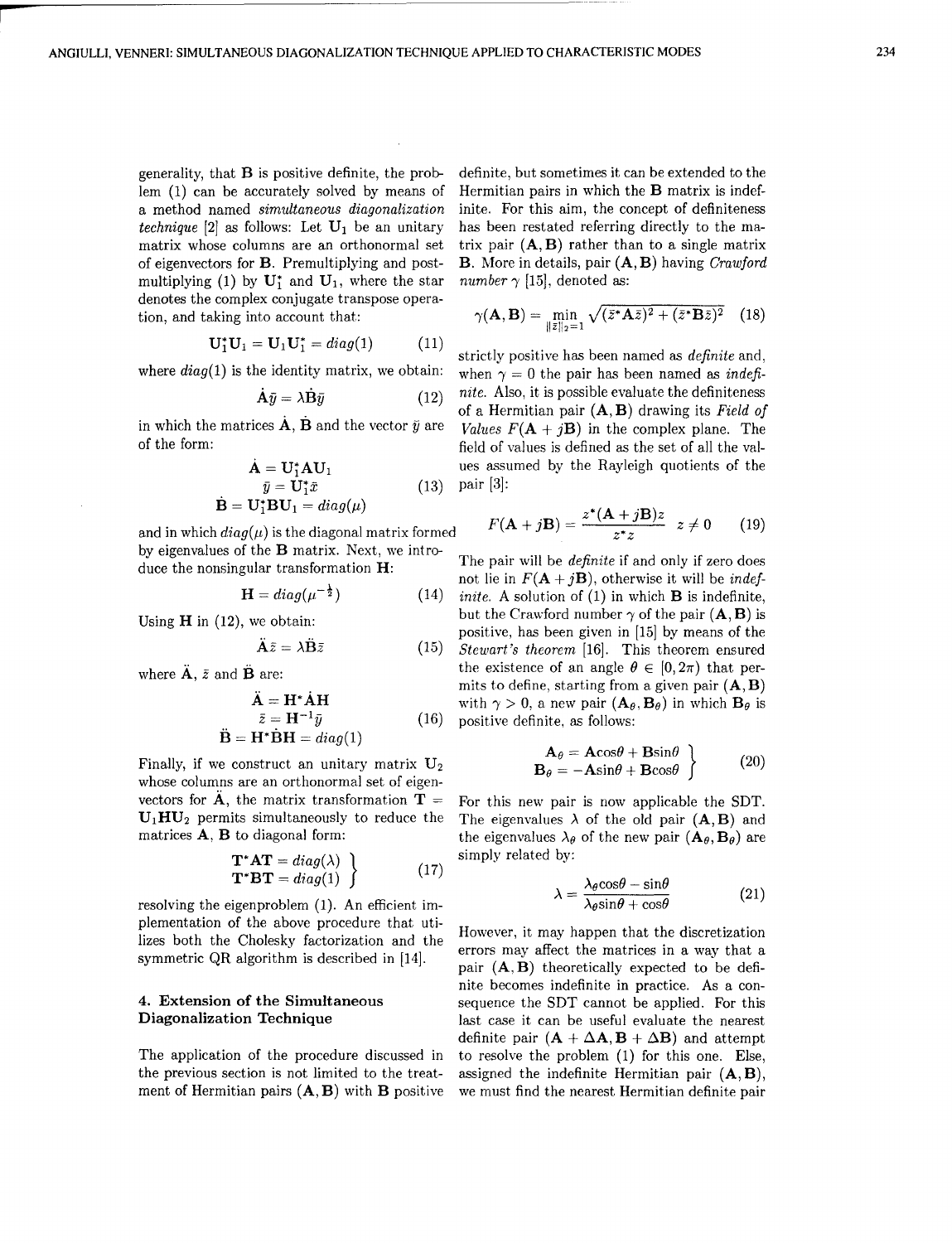$(A + \Delta A, B + \Delta B)$ , having a specified Crawford number  $\gamma = \delta > 0$  according to the distance **13],[17]:** *d6(A,* 1) = **min{lI[AA** ABIn1 <sup>2</sup> :12

$$
d_{\delta}(\mathbf{A}, \mathbf{B}) = min\{||[\Delta \mathbf{A} \ \Delta \mathbf{B}]||_2 : \newline \gamma(\mathbf{A} + \Delta \mathbf{A}, \mathbf{B} + \Delta \mathbf{B}) = \delta\}
$$
 (22)

and the angle  $\theta$  by means of which the nearest  $\theta$  [b] pair can be simultaneously diagonalized. This problem has been recently solved by Higham and Figure 1: Geometry for scattering from circular, Cheng by means of the following theorem [3]: elliptic and square metallic cylinders.

**Higham-Cheng's Theorem:** Let  $A, B \in C^{n \times n}$ be Hermitian and let  $C = A + jB$  and  $A_{\phi} =$  $\mathbf{A}cos(\phi) + \mathbf{B}sin(\phi)$ . Let  $\min_{(0 \leq \phi \leq 2\pi)} \lambda_{max}(\mathbf{A}_{\phi})$ be attained at the angle  $\theta$  and let  $\mathbf{A}_{\theta}$  have the spectral decomposition:

$$
\mathbf{A}_{\theta} = \mathbf{Q} diag(\mu_k) \mathbf{Q}^* \quad with \quad \mu_n \leq \dots \leq \mu_1 \quad (23)
$$

If  $0 \in F(\mathbf{C})$  then:

$$
d_{\delta}(\mathbf{A}, \mathbf{B}) = \delta + \mu_1 \tag{24}
$$

If  $0 \notin F(C)$  then:

$$
d_{\delta}(\mathbf{A}, \mathbf{B}) = max(\delta + \mu_1, 0) \tag{25}
$$

in (22) are: radius  $a = \frac{\lambda}{2}$  (Problem Size 128 x 128).

$$
\Delta \mathbf{A}_1 = \mathbf{Q} diag(min(-\delta + \mu_k, 0))\mathbf{Q}^* cos\theta
$$
  
\n
$$
\Delta \mathbf{B}_1 = \mathbf{Q} diag(min(-\delta + \mu_k, 0))\mathbf{Q}^* sin\theta
$$

$$
\Delta \mathbf{A}_2 = -d_\delta(\mathbf{A}, \mathbf{B}) diag(1) cos \theta \n\Delta \mathbf{B}_2 = -d_\delta(\mathbf{A}, \mathbf{B}) diag(1) sin \theta
$$
\n(27)

cular cylinder and from an elliptic one, since for the plot of the smaller eigenvalues of the R ma-





Figure 2: Plot of the smaller normalized eigenvalues<br>In both cases, two sets of optimal perturbations for the  $TM_z$  scattering from a circular cylinder of

these cases characteristic modes are known in  $(26)$  analytical form [12]. In Fig.(1) are represented and the geometries for both problems. In Fig.(2) is reported the plot of the smaller eigenvalues of the  **matrix obtained discretizing the EFIE for** the scattering due to a plane wave impinging on a metallic circular cylinder with radius  $\frac{\lambda}{2}$ . A detailed demonstration of this theorem can be Pulse basis functions and delta function testfound in [3]. The most important consequence ing functions are used to create the matrix R of the above results is that the SDT can be gen- $[1]$ . Since only the properties of the matrices eralized to the Hermitian pairs  $(A, B)$  having  $B$  above are considered here for the computation matrix indefinite.<br>
of characteristic modes, it is not necessary to specify the direction of the incident field. The **5. Numerical Results** depicted eigenvalues are scaled to show the relative value only. This plot clearly shows that In order to check the validity and accuracy of the  $f$  the R matrix is indefinite, even if it is expected foregoing procedure in the computation of char- definite because the properties of the operator acteristic modes for conducting bodies, numeri-  $\mathcal{R}$ . In Fig. (3) is plotted the field of values for cal results for some cases are carried out. Firstly, the pair  $(X, R)$ . Because the origin of the comcharacteristic modes have been computed for the plex plane is not contained in  $F(\mathbf{X} + j\mathbf{R})$  this  $TM_z$  scattering from a perfectly conducting cir- pair is definite. In Figs.(4) and (5) are reported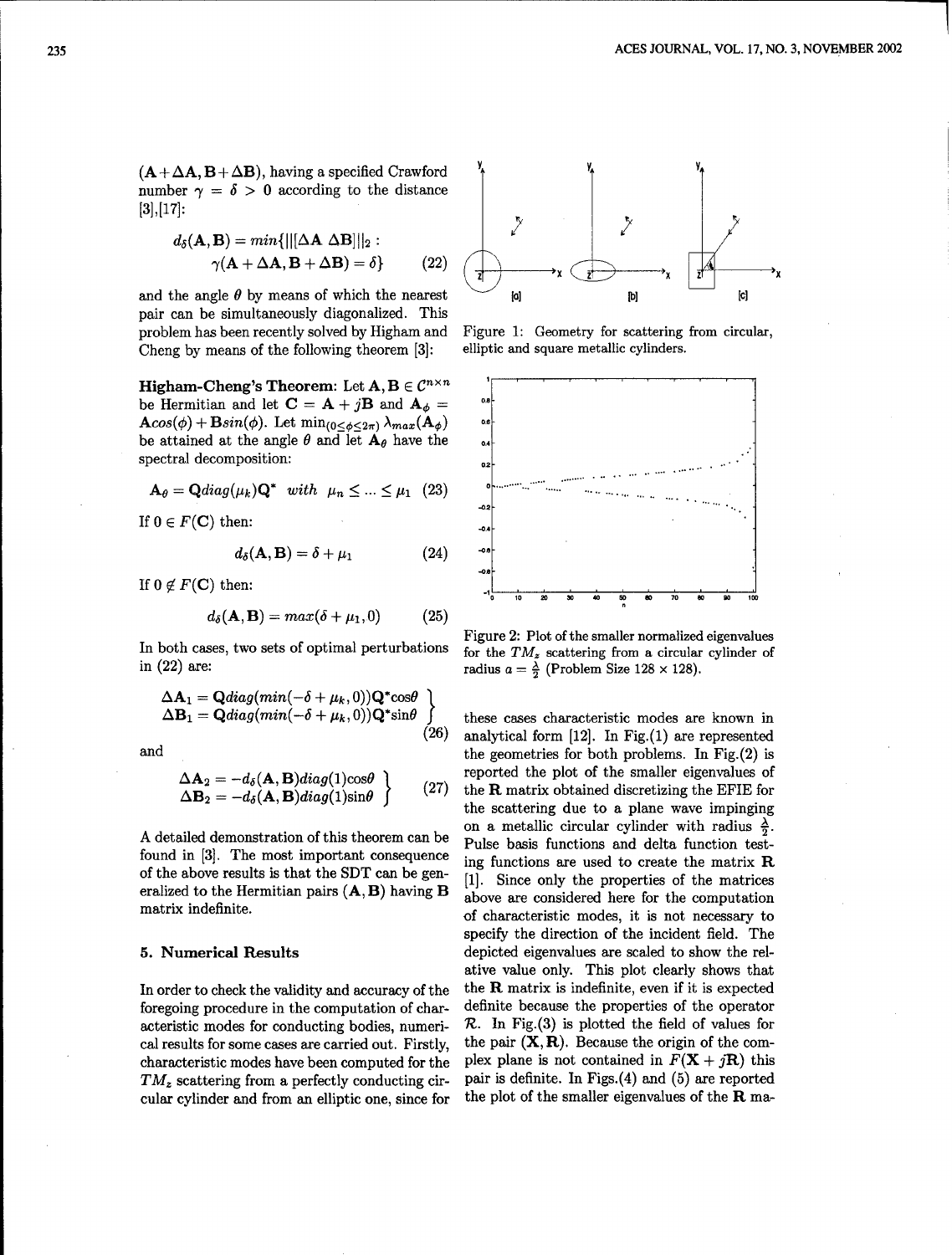

Figure 3: Field of Values for pair related to compu- Figure 4: Plot of the smaller normalized eigenvalues

trix and the field of values  $F(\mathbf{X} + i\mathbf{R})$  for the pair obtained considering the scattering from a metallic elliptic cylinder with semi major axis  $a = \lambda$  and semi minor axis  $b = \frac{\lambda}{4}$  by an incident plane wave. For this scattering problem we have obtained both an indefinite matrix B and an indefinite pair  $(X, R)$  as clearly depicted in these figures. In Table (1) are shown the analytical eigenvalues versus the numerical ones **<sup>15</sup>** for the previously analyzed scattering problems. Numerical eigenvalues have been obtained using both the Higham-Cheng procedure and the direct inversion technique. Excellent agreement is shown comparing the exact eigenvalues and the numerical ones computed by means of the former procedure while the eigenvalues obtained using Figure 5: Field of Values for pair related to computhe direct inversion technique are very inaccu- tation of characteristic modes for elliptic cylinder. rate. As last case, consider the evaluation of the characteristic modes for the scattering from a metallic square cylinder of side  $a = \lambda$ . In 6. Conclusions Figs.(1) and (6) are reported the geometry for the problem and its field of values, respectively. A technique developed by Higham and Cheng As it is shown in Fig.(6), the matrix pair  $(X, R)$  for the treatment of the Hermitian generalized for this case is definite because the field of val- eigenproblem based on the concept of nearest ues does not contain the origin of the complex definite pair has been proposed for the compuplane. In Fig. (7) is shown the obtained current tation of the characteristic modes. Numerical redistribution on the cylinder by a plane wave im- sults for some scattering problems are presented. pinging at an angle  $\phi_0 = 0$ . The continuous line In all the cases, the outlined procedure, even indicates the current computed by means of the if acting on very ill conditioned matrices, prostandard MoM while crosses indicate the solu- vides very accurate numerical results. Finally, tion obtained using characteristic modes com- we point out that the application of the method puted using the Higham-Cheng procedure. A is not limited to the presented cases being fruitvery good agreement is clearly observed, fully applicable to a wide number of electromag-



tation of characteristic modes for circular cylinder. for the  $TM_z$  scattering from an elliptic cylinder with semi major axis  $a = \lambda$  and semi minor axis  $b = \frac{\lambda}{4}$ (Problem Size 180 × **180).**



netic problems which posses the discussed properties [18].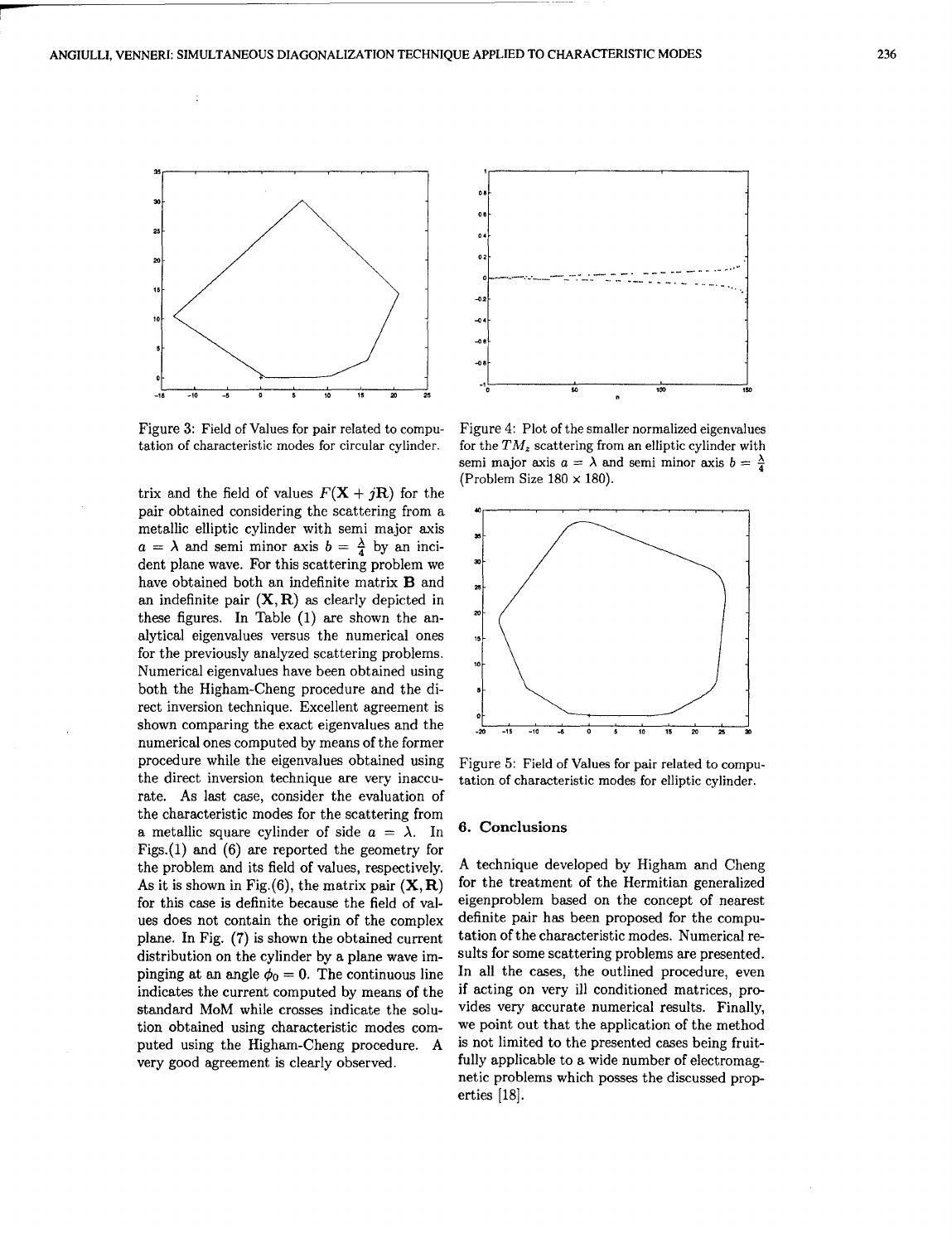

Figure 6: Field of Values for pair related to computation of characteristic modes for square cylinder (Problem Size 165  $\times$  165). IEEE, vol.53, pp.856-864, 1965.



Figure 7: Plot of the current density on the metallic 1992. square cylinder. The continuous line indicate solution computed by means of the MoM. Crosses indi-<br>  $[8]$  M. Davidoviz, "Continuous Spectrum and<br>
cate solution obtained using characteristic modes<br>
Characteristic Modes of the Slot Line in cate solution obtained using characteristic modes.

- 
- *Problem", Oxford,* New York, 1965.
- [3] S. H. Cheng, N. J. Higham, "The Nearalized Eigenvalue Problem", Linear Algebra  $p_1, 2235-2244, 1995$ . Appl., vol. 302-303, pp.63-76, 1999.
- 

| 35   | <b>Exact Solution</b>  | <b>Higham-Cheng</b> | <b>Direct</b>           |
|------|------------------------|---------------------|-------------------------|
|      | (circular cylinder)    | Solution            | Inversion               |
| 30 h | $cond(X)=1.29e+01$     |                     |                         |
|      | $cond(R) = 5.56e + 17$ |                     |                         |
|      | $-0.12609$             | $-0.12609$          | $-35.6120 - 32.1893$    |
| 25⊦  | $-0.12609$             | $-0.12609$          | $-35.6120 + 32.1893$    |
|      | 1.07929                | 1.07921             | 49.1555                 |
| 20 F | 0.20579                | 0.20572             | 14.8938+76.70771        |
|      | 0.20579                | 0.20572             | 14.8938-76.70771        |
|      |                        |                     |                         |
|      | <b>Exact Solution</b>  | <b>Higham-Cheng</b> | <b>Direct</b>           |
| 15 F | (elliptic cylinder)    | Solution            | Inversion               |
|      | $cond(X)=3.22e+01$     |                     |                         |
| tol- | $cond(R) = 3.54e + 18$ |                     |                         |
|      | $-0.958287$            | $-0.961337$         | $-3.34497 + 1.71189$    |
|      | $-0.143256$            | $-0.143658$         | $-0.987728 - 1.309521$  |
| -sŀ  | 0.139654               | 0.137123            | 1.305403                |
|      | 0.454565               | 0.451928            | $-0.987728 + 1.30952$ j |

Table 1: Analytical vs. numerical eigenvalues.

- [5] R. F. Harrington and J. R. Mautz, "The*ory of Characteristic Modes for Conducting Bodies",* IEEE Trans. on AP, vol. 19, **2.5** -pp.622-628, 1971.
- [6] R. F. Harrington and J. R. Mautz, "Char*acteristic Modes for* Aperture Problems", IEEE Trans. on MTT, vol. 33, pp.500-505, 1985.
- **[7] A. El-Hajj,** K.Y. Kabalan, R. F. Har-**0.5•** rington, *"Characteristic Mode of a Slot* , j in a Conducting Cylinder and Their *Use* **2 0.1 02 2.3** 04 **0 0.7 0..9 <sup>1</sup>**for Penetration and *Scattering, TE case",* IEEE Trans. on AP, vol. 40, pp.156-161,
- *Free Space",* IEEE Trans. on MTT, vol. References 44, pp.340-341, 1996.
- [9] A. El-Hajj, K.Y. Kabalan, A. Rayes, [1] R. Harrington, "Field Computation by *Mo- "Characteristic Mode Formulation of Mul*ment Methods", Macmillan, New York, tiple Rectangular Apertures in a Conduct-1968. ing Plane with a *Dielectric-Filled Cavity",* <sup>[2]</sup> J. H. Wilkinson, "*The Algebraic Eigenvalue* **IEEE Trans. on Electromagn. Compat., vol. 40, pp.89-93, 1998.** 
	- " *The Near-* [10] **0.** M. Bucci, G. Di Massa, *"Use of Charac est Definite Pair for the Hermitian Gener- teristic Modes in Multiple-Scattering Prob-*<br>est Definite Pair for the Hermitian Gener- lems", J. Phys. D: Appl. Phys., vol. 28,
- [4] R. J. Garbacz, *"Modal Expansions for Res-* [11] G. Amendola, G. Angiulli, G. Di Massa, *"Numerical and Analytical Characteristic onance Scattering Phenomena",* Proc. of *Modes for Conducting Elliptic Cylinders"*,